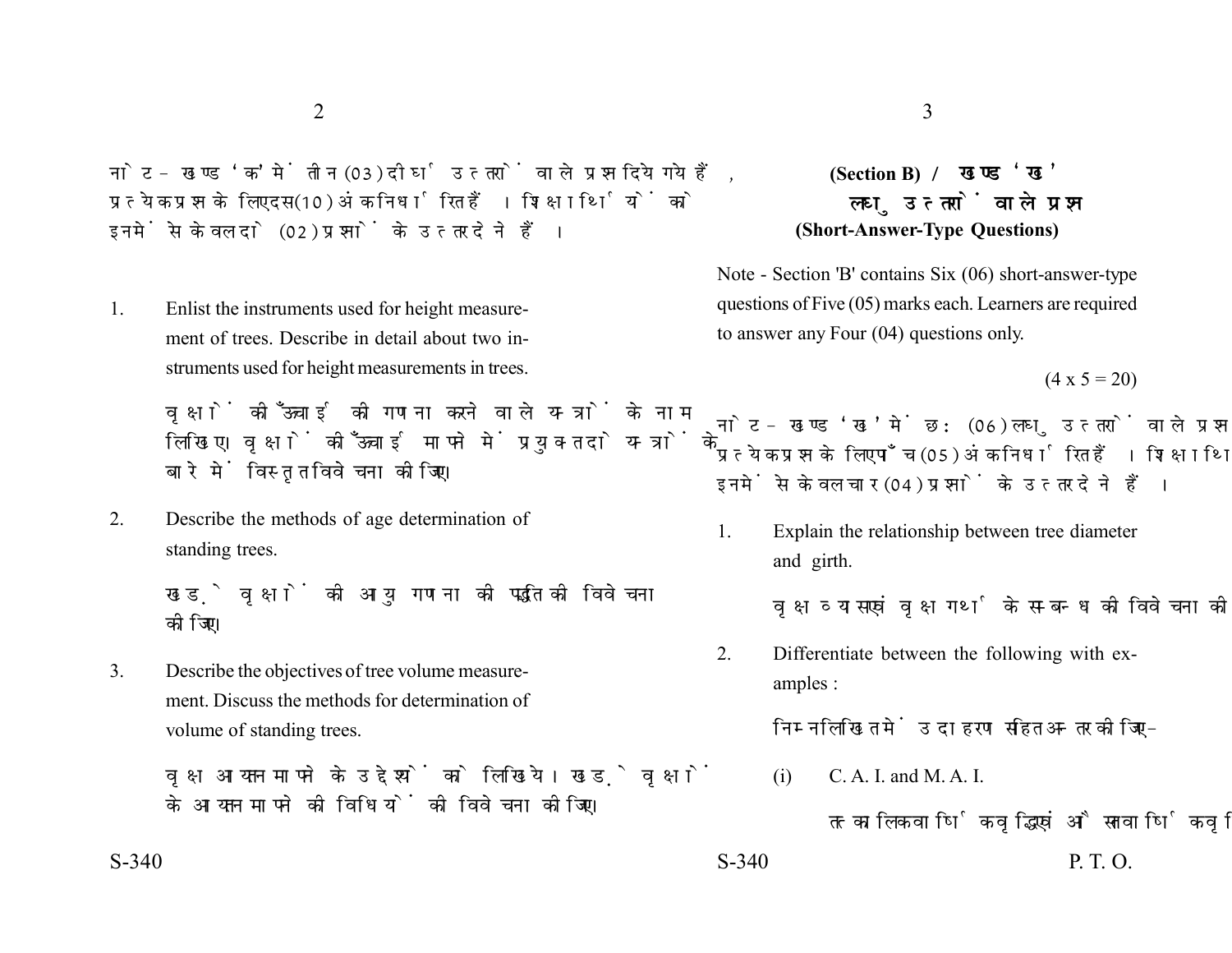(ii) Mode and Median

बहलक एवं माध्यिका

- 3. Differentiate between the following with examples :
	- (i) Normal Form Quotient and Absolute Form Quotient

सामान्य आकार लब्धि एवं निरपेक्ष आकार लब्धि

(ii) Stem analysis and stump analysis

तना विश्लेषण एवं ठँठ विश्लेषण

4. Describe various types of sampling methods used in Forestry.

> वानिको में प्रयुक्त विभिन्न नमूना चयन पद्धति प्रकार को विवेचना करें।

5. Tree height is considered as an index of site quality. Why ?

> वृक्ष ऊँचाई भूमि की गुणवत्ता का चिन्ह माना जाता है। क्यों ?

4 Total No. of Printed Pages : 6 Roll No........................

## **FR - 11 Forest Mensuration and Biostatistics** (वन क्षेत्रमिति एवं सांख्यिकी) **Bachelor of Science**  $(BSC - 12/16/17)$ **Third Year, EXAMINATION-2019**

**Time : 3 Hours Max. Marks : 40** 

Note - This Paper is of Forty (40) marks divided into two (02) Sections A and B. Attempt the questions contained in these sections according to the detailed instructions given therein.

\_\_\_\_\_\_\_\_\_\_\_\_\_\_\_\_\_\_\_\_\_\_\_\_\_\_\_\_\_\_\_\_\_\_\_\_\_\_

नोट- यह प्रश्नपत्र चालीस (40) अंकों का है जो दो (02) खण्डों, क तथा ख में विभाजित है। प्रत्येक खण्ड में दिए गए विस्तृत निर्देशों के अनुसार ही प्रश्नों को हल करना है।

> **(Section A) (Long-Answer-Type Questions)** दीर्घ उत्तरों वाले प्रश्न

Note - Section 'A' contains Three (03) long-answertype questions of Ten (10) marks each. Learners are required to answer any Two (02) questions only.

 $(2 \times 10 = 20)$ S-340 P. T. O. S-340 P. T. O.